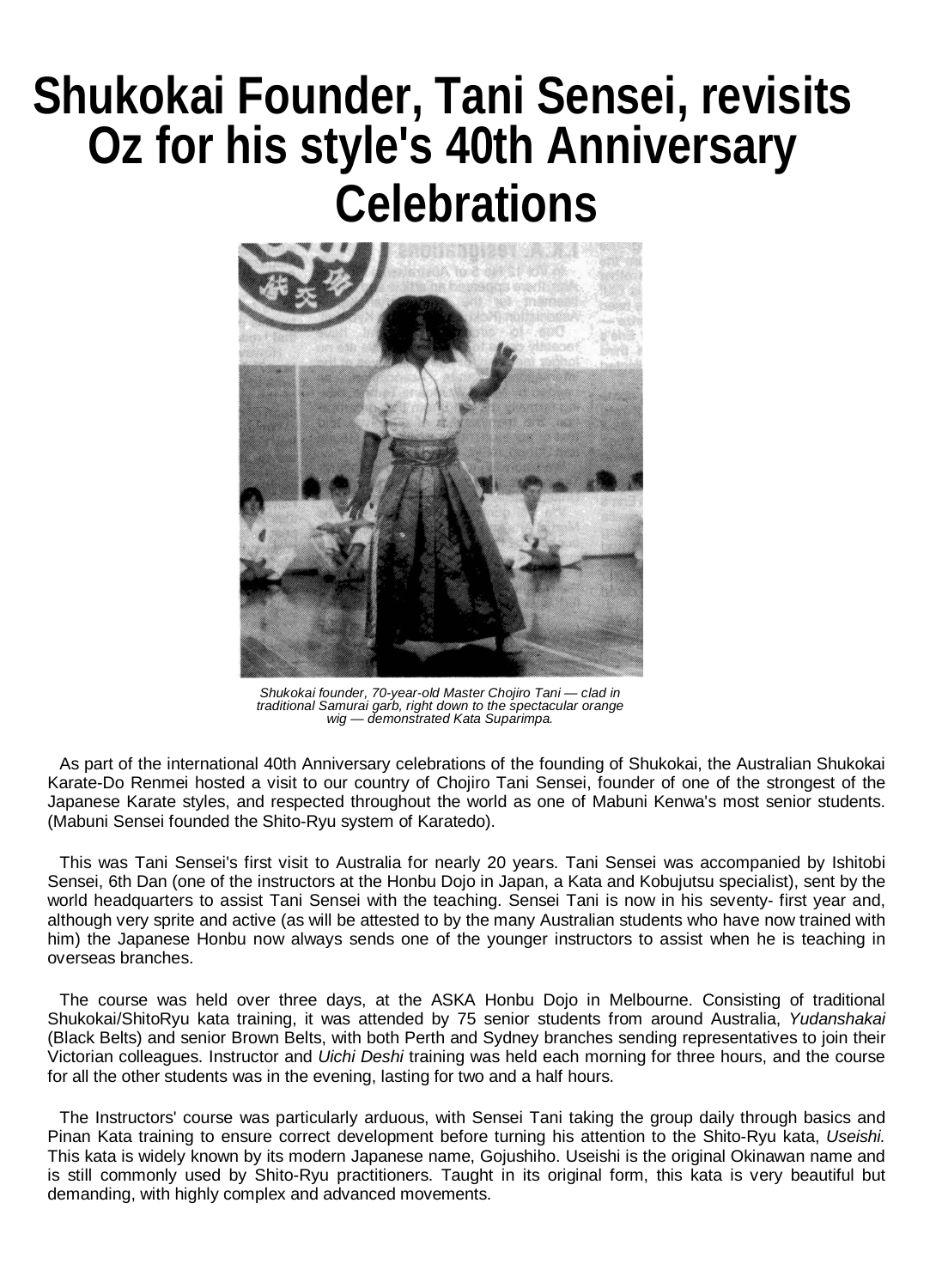Normally taught at Sandan level, Tani Sensei and Ishitobi Sensei drilled the group constantly (and mercilessly) for three days until the kata movements and timing had become second nature. *Bunkai* (kata application) was taught and demonstrated. On the last day of the course each instructor had to present Useishi to Tani Sensei for personal checking and correction. For all, a most harrowing experience...

The main course was devoted in part to the development of basics in *kumite,* and Ishitobi Sensei utilised many drills to develop speed and timing. Correct use of power from the hips was constantly stressed. This was the fun part of each session, with students sweating but happy with the many aspects of speed development they had been taught.

Then Sensei introduced the Shito-Ryu kata, Wanshu (known by Shotokan stylists as Empi). Although a short kata when compared to others like Chinto (Shotokan's Gankaku), Wanshu is a relatively complex kata with many sudden changes of direction, stance and height. Again drilled constantly, in first the movements and then in regards to timing, we eventually saw the emergence of a kata with substance and strength and a gradual understanding of the kata's complexities. Of course, much training over the next months and even years will be required to really develop these kata, but the understanding gained of kata training methodology will assist the students greatly over the years.

The final session on Saturday was followed by grading evaluation, announcement of results, and the official open- ing of the new Headquarters Dojo of the Australian Shukokai Karate Do Renmei. A brass plaque to commemorate the event, and unveiled by Tani Sensei, is to be seen in the main training area. The opening consisted of Sensei Tani demonstrating Kata Suparimpa and playing the traditional Japanese bamboo flute. After which he cut the ribbon over the plaque, announced the dojo open and announced the results of the grading. A very simple but moving ceremony and one very much appreciated by the Shukokai *Yudanshakai,* most of whom were present. (A complete list of grading results is to be found at the end of this article).

Saturday night marked the final celebration, with Sensei in Australia, of our 40th anniversary. The Croydon Leisure Centre, in the Southeastern suburbs of Melbourne, was filled to capacity *(every one of the 1,200 seats taken and more than 100 others squeezed into standing room only!)* with students, parents and friends to watch 400 juniors from the Shukokai clubs demonstrate their skills. This was followed by superb demonstrations by all the ASKA senior instructors, including a skilfull a demonstration of kata Unsu, in its Shito-Ryu form, by Ishitobi Sensei.



*Australian Shukokai `uchi-deshr with (front row, left to right): Sensei Paul Michell, Master Chojiro Tani and Sensei lshitobi. Back row (left to right): Ronan Mitchell, Neil Hyams, Darren Brierley, Kevin Gately, John Uiterwijk and Wayne Adams. Centre (left to right): Steve Kelly, Scott Gibson, Justin Thek and Davide Gullotto.*